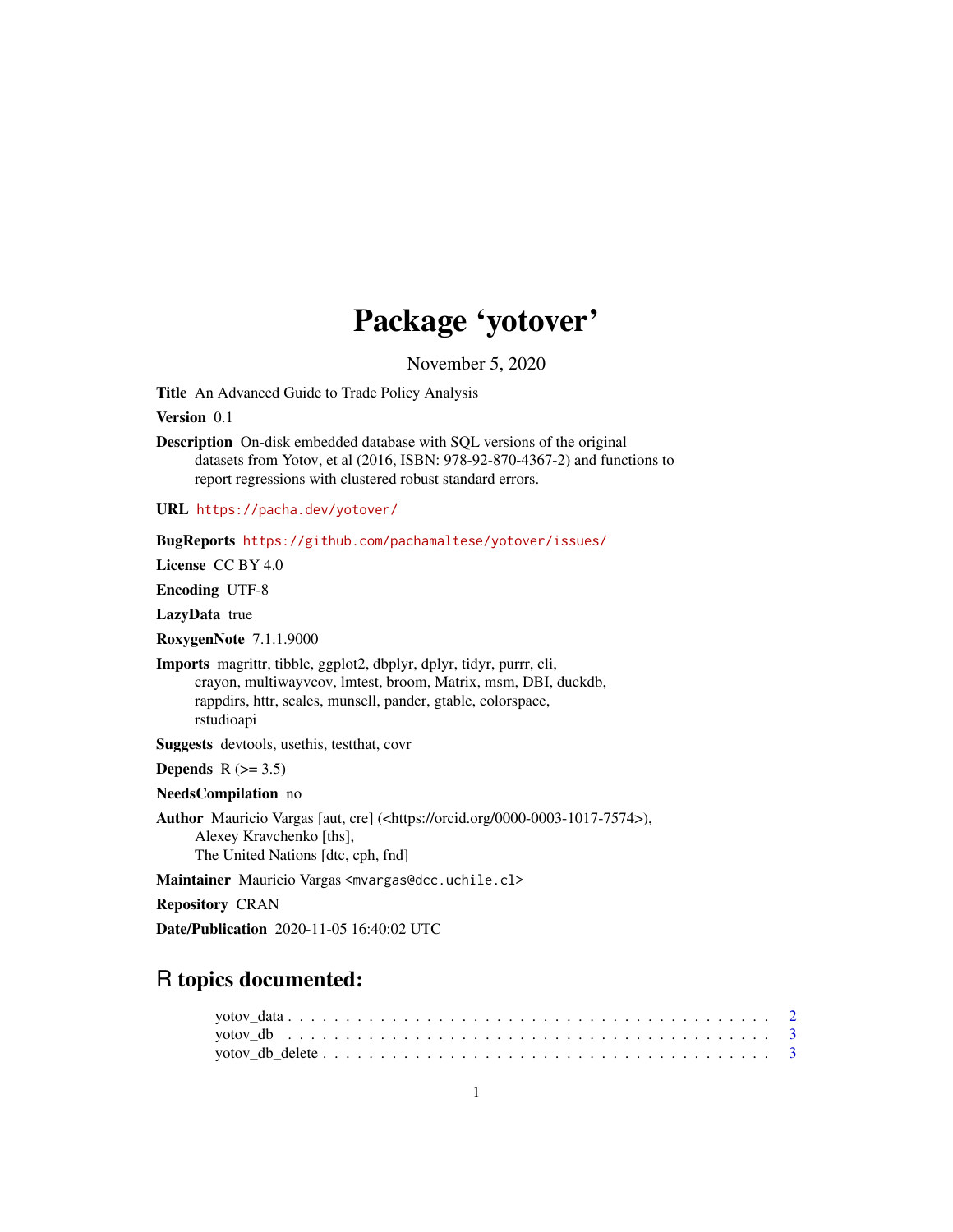## <span id="page-1-0"></span>2 yotov\_data

#### **Index** [9](#page-8-0)

<span id="page-1-1"></span>yotov\_data *Yotov applications data*

## Description

Returns a remote database table with the data required to replicate the exercises from the book.

## Usage

yotov\_data(table)

## Arguments

table A string indicating the table to extract

## Value

A dplyr tibble ([dplyr::tbl\(\)](#page-0-0))

## Examples

```
if (yotov_status()) {
 yotov_data("ch1_application1")
}
```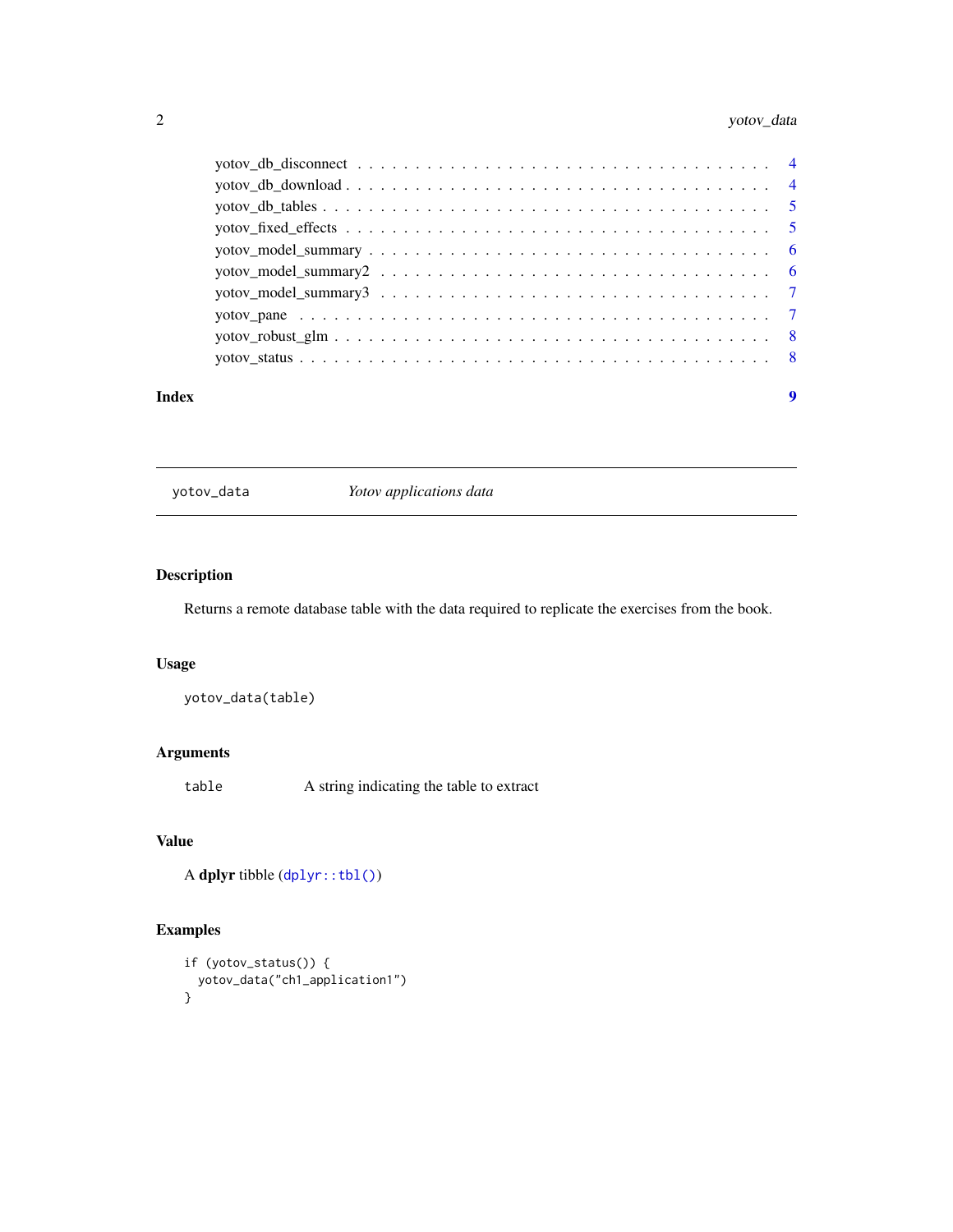<span id="page-2-0"></span>

#### Description

Returns a connection to the local yotov database. This is a DBI-compliant duckdb database connection. When using dplyr-based workflows, one typically accesses tables with [yotov\\_data\(\)](#page-1-1), but this function lets the user interact with the database directly via SQL.

#### Usage

yotov\_db(dbdir = yotov\_path())

#### Arguments

| dbdir | The location of the database on disk. Defaults to yotovdb under rappdirs: : user_data_dir(), |
|-------|----------------------------------------------------------------------------------------------|
|       | or the environment variable yotov_DB_DIR.                                                    |

## Examples

```
if (yotov_status()) {
DBI::dbListTables(yotov_db())
ch1_application1 <- DBI::dbReadTable(yotov_db(), "ch1_application1")
DBI::dbGetQuery(
 yotov_db(),
  'SELECT * FROM ch1_application1'
)
}
```
yotov\_db\_delete *Remove the local Yotov database*

#### Description

Deletes all tables from the local database.

#### Usage

yotov\_db\_delete()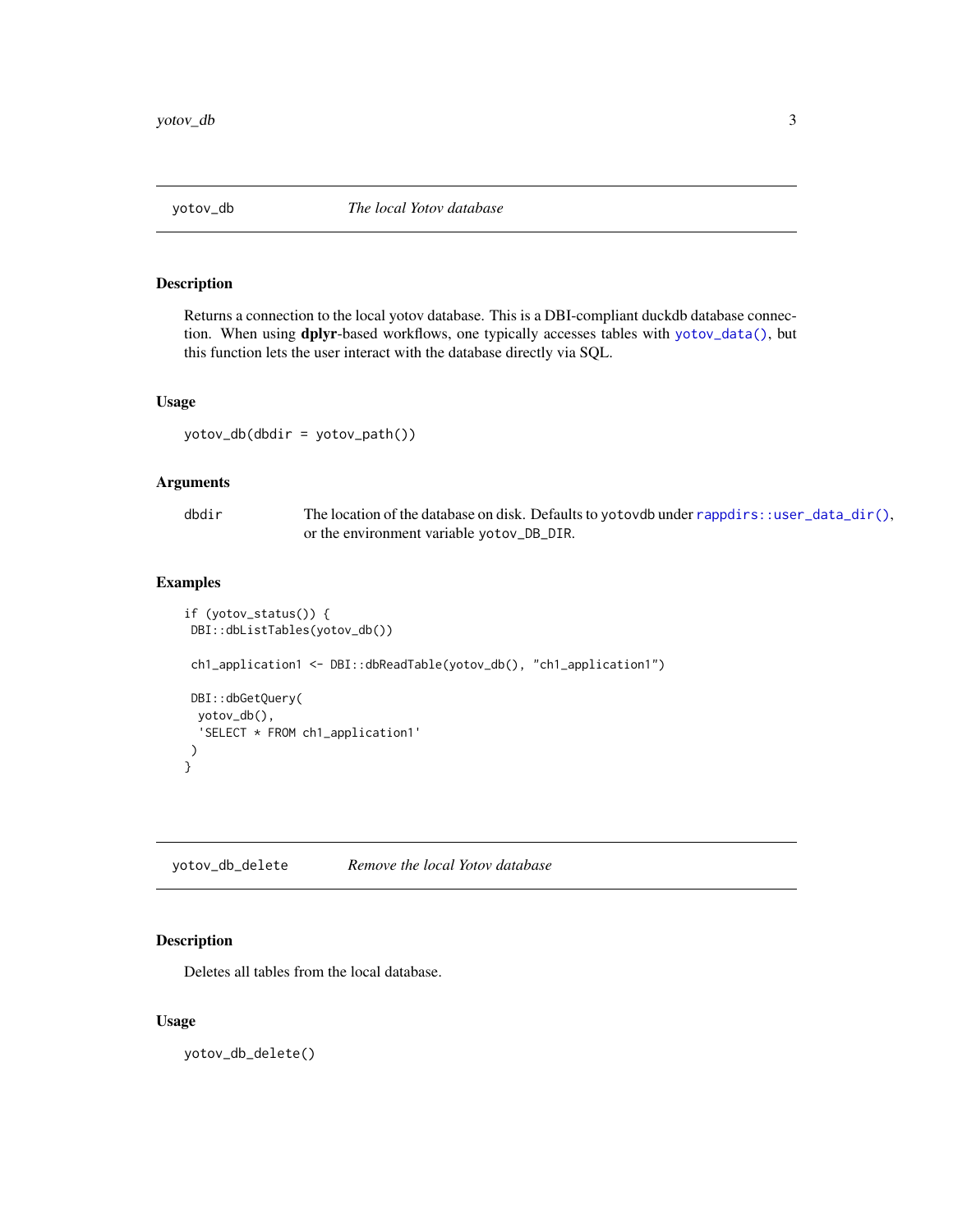### Examples

```
## Not run:
yotov_db_delete()
```
## End(Not run)

yotov\_db\_disconnect *Disconnect from the Yotov database*

## Description

A utility function for disconnecting from the database.

## Usage

```
yotov_db_disconnect()
```
#### Examples

yotov\_db\_disconnect()

yotov\_db\_download *Download the Yotov database to your local computer*

## Description

This command downloads the Yotov trade database and populates a local database. The download is 31.4 MB, and the database uses 3 GB on disk. During import over 3.5 GB of disk space may be used temporarily.

#### Usage

```
yotov_db_download(
  tag = NULL,destdir = tempdir(),cleanup = TRUE,
  verbose = interactive()
\mathcal{E}
```
<span id="page-3-0"></span>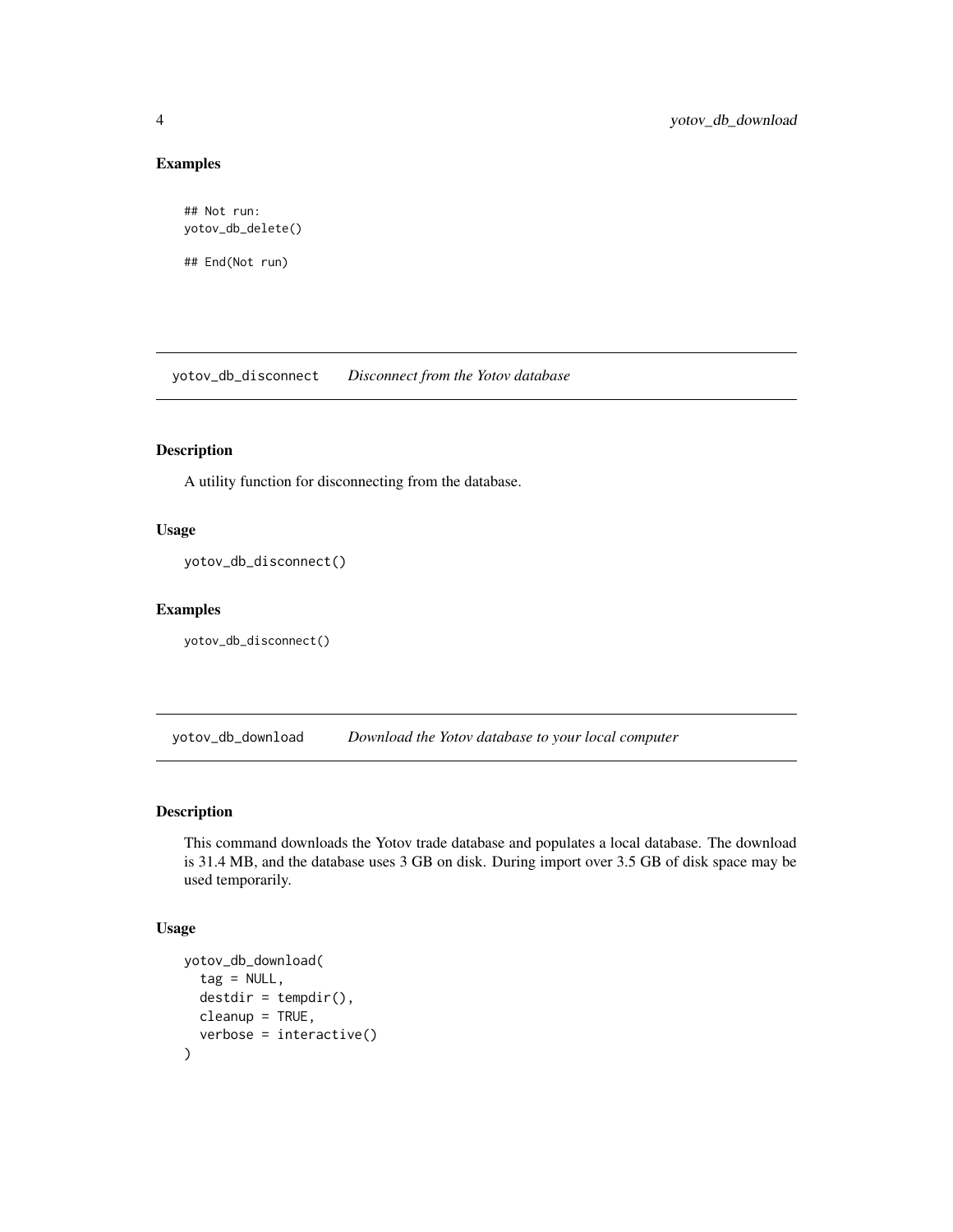#### <span id="page-4-0"></span>Arguments

| tag     | What release tag of data to download. Defaults to the most recent. Releases                                    |
|---------|----------------------------------------------------------------------------------------------------------------|
|         | are expected to come twice per year. See all releases at https://github.com/<br>pachamaltese/yotover/releases. |
| destdir | Where to download the compressed file.                                                                         |
| cleanup | Whether to delete the compressed file after loading into the database.                                         |
| verbose | Whether to display messages and download progress                                                              |

#### Details

The database is stored by default under [rappdirs::user\\_data\\_dir\(\)](#page-0-0), or its location can be set with the environment variable YOTOV\_DB\_DIR.

#### Examples

## Not run: yotov\_db\_download()

## End(Not run)

yotov\_db\_tables *Yotov available tables*

## Description

Yotov available tables

## Usage

yotov\_db\_tables()

yotov\_fixed\_effects *Extract fixed effects from regression object*

#### Description

Takes an lm/glm object and extracts the fixed effects estimated coefficients. This function was created to be used with left\_join() and predict() as it pastes the effects and allows to create a column with the predicted output.

#### Usage

```
yotov_fixed_effects(fit)
```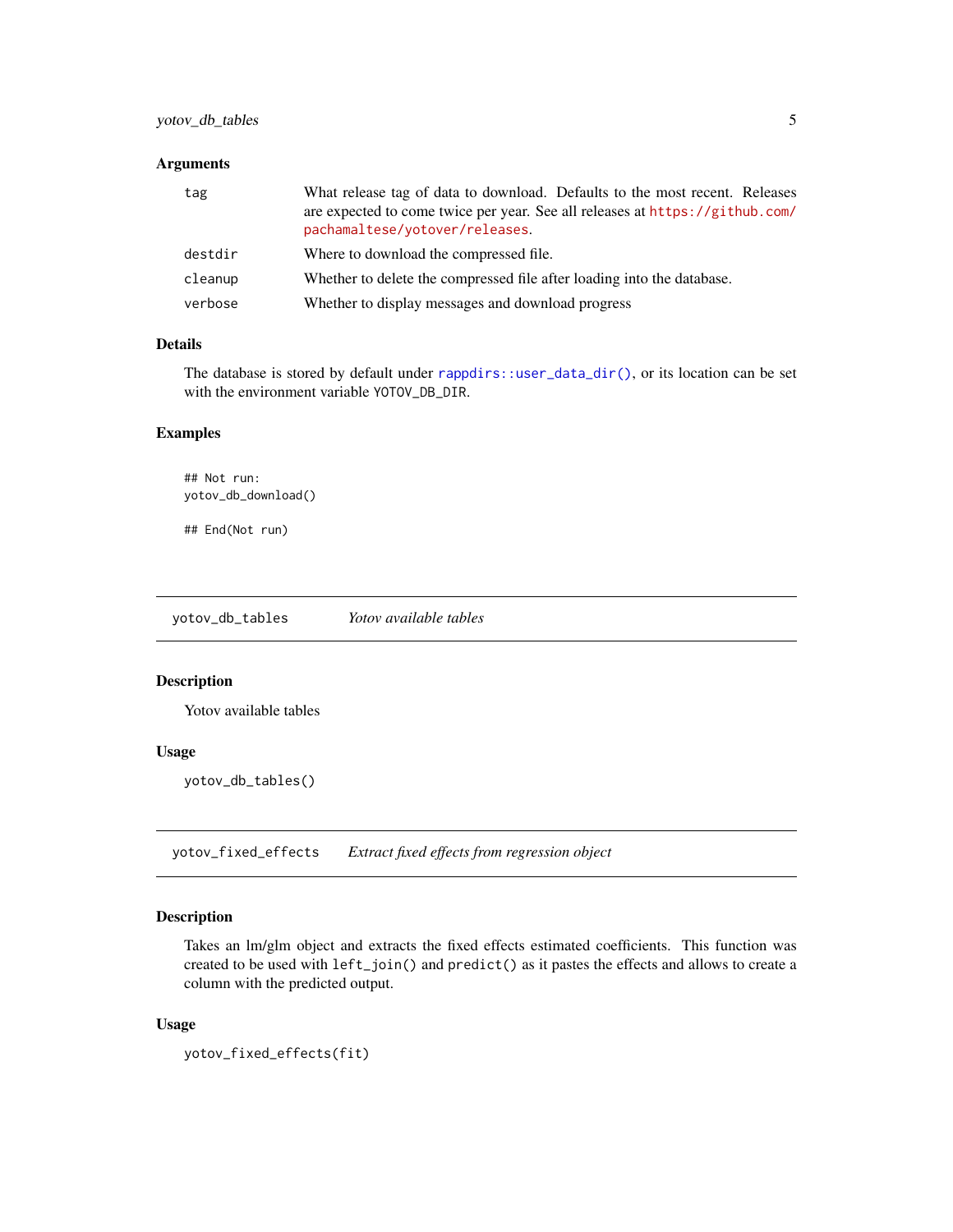#### <span id="page-5-0"></span>Arguments

fit A regression object

yotov\_model\_summary *Traditional Gravity Estimates Reporting Style*

#### Description

Computes clustered standard errors, tests on coefficients with clustered standard errors and RESET test.

## Usage

```
yotov_model_summary(formula, method, data)
```
#### Arguments

| formula | A formula for the model       |
|---------|-------------------------------|
| method  | Regression method (lm or glm) |
| data    | A tibble or data frame        |

yotov\_model\_summary2 *The "Distance Puzzle" Resolved Reporting Style*

## Description

Computes clustered standard errors, tests on coefficients with clustered standard errors and delta method for percent change in log.

#### Usage

```
yotov_model_summary2(formula, method, data)
```
#### Arguments

| formula | A formula for the model       |
|---------|-------------------------------|
| method  | Regression method (lm or glm) |
| data    | A tibble or data frame        |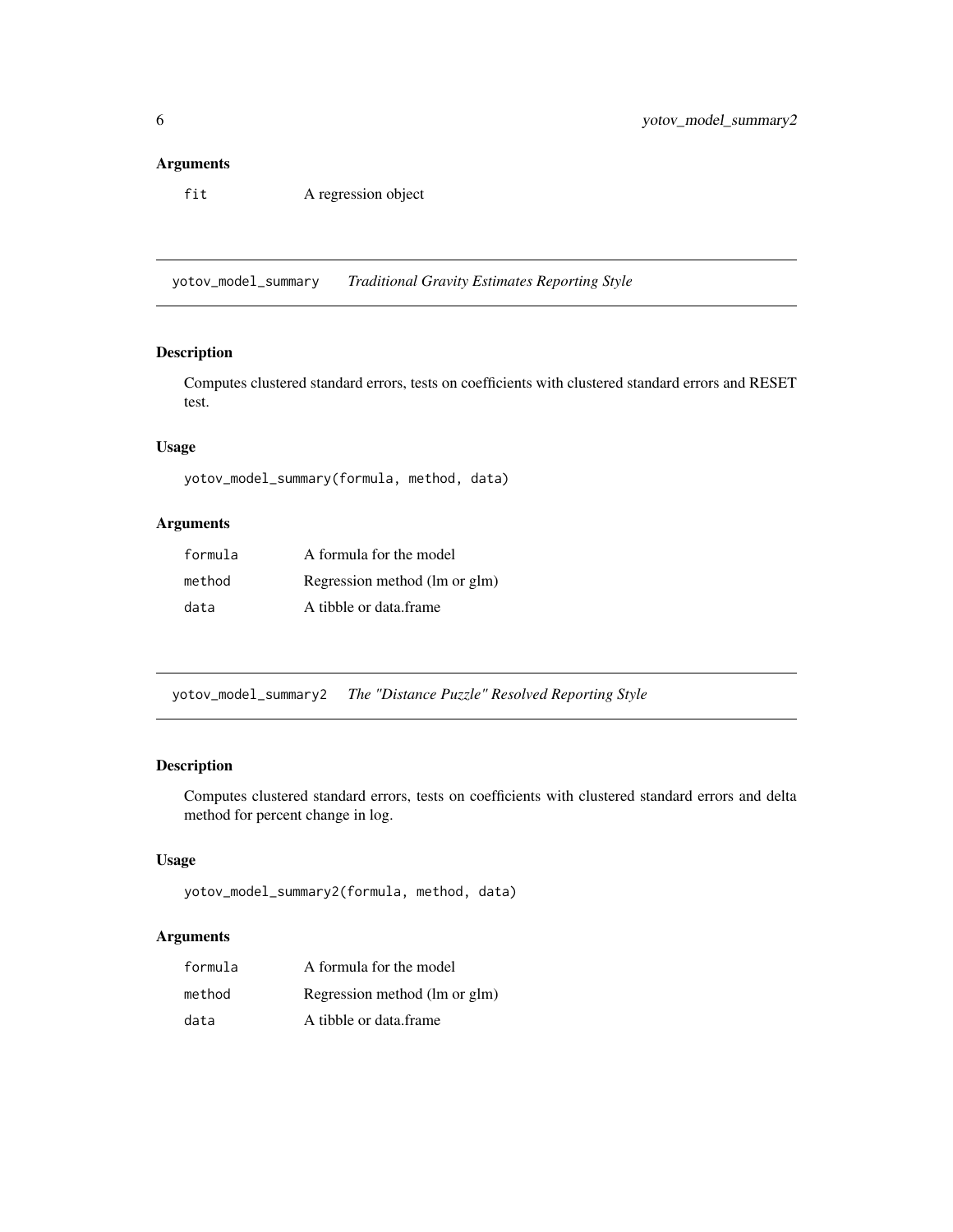<span id="page-6-0"></span>yotov\_model\_summary3 *Regional Trade Agreements Effects Reporting Style*

## Description

Computes clustered standard errors, tests on coefficients with clustered standard errors and delta method for percent change in log.

#### Usage

```
yotov_model_summary3(formula, method, data)
```
## Arguments

| formula | A formula for the model       |
|---------|-------------------------------|
| method  | Regression method (lm or glm) |
| data    | A tibble or data frame        |

| yotov_pane | Open Yotov database connection pane in RStudio |  |
|------------|------------------------------------------------|--|

## Description

This function launches the RStudio "Connection" pane to interactively explore the database.

#### Usage

yotov\_pane()

#### Examples

if (!is.null(getOption("connectionObserver"))) yotov\_pane()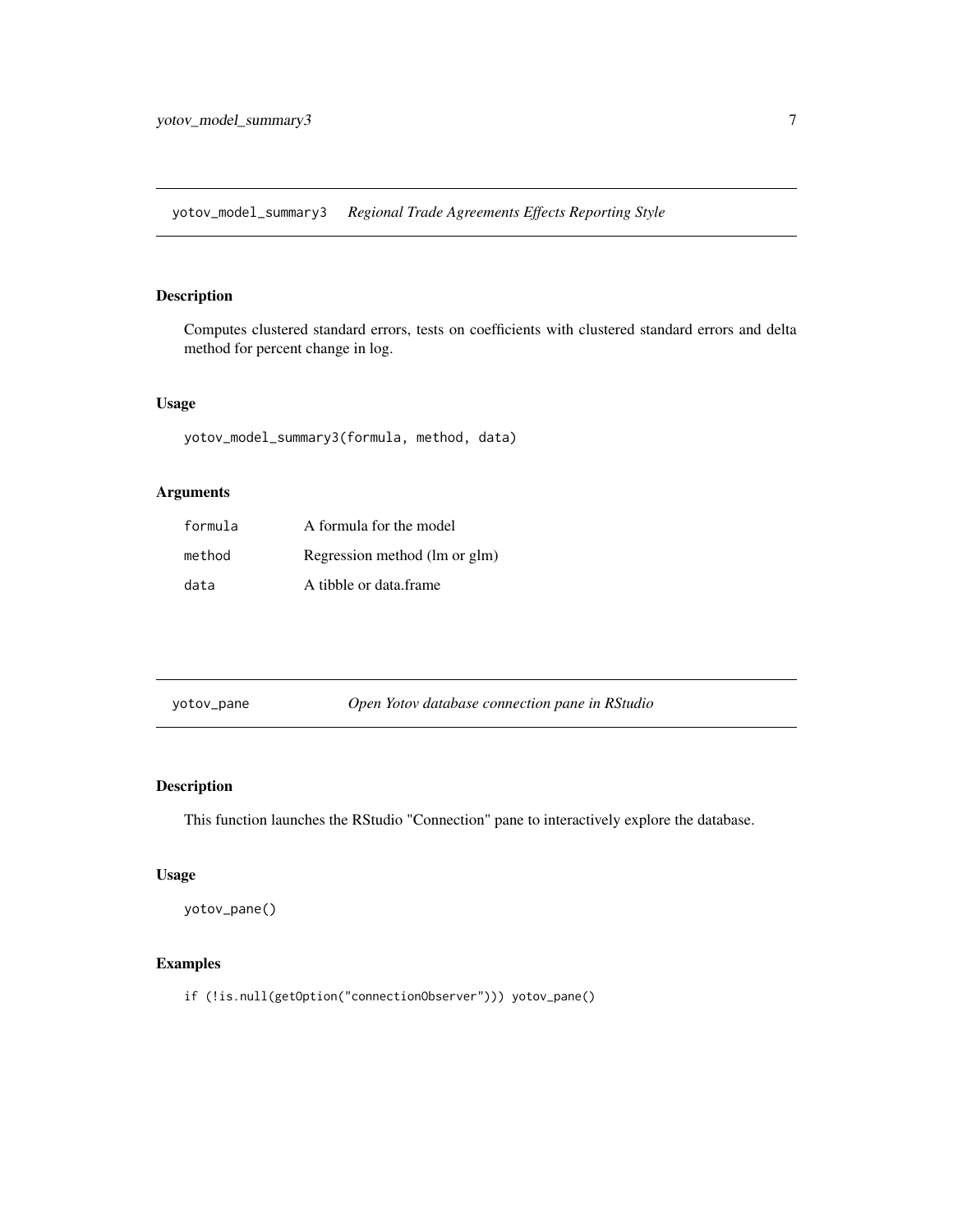<span id="page-7-0"></span>

#### Description

Fits a regression with robust clustered standard errors. This uses a quasi-poisson family and returns the estimated coefficients after computing a clustered variance-covariance matrix.

#### Usage

yotov\_robust\_glm(formula, data)

### Arguments

| formula | A formula for the model |
|---------|-------------------------|
| data    | A tibble or data frame  |

yotov\_status *Get the status of the current local Yotov database*

#### Description

Get the status of the current local Yotov database. It displays informative message about how to create the local database if it can't be found or it is corrupt.

#### Usage

yotov\_status(verbose = TRUE)

## Arguments

verbose Whether to print a status message

## Value

TRUE if the database exists, FALSE if it is not detected. (invisible)

#### Examples

yotov\_status()